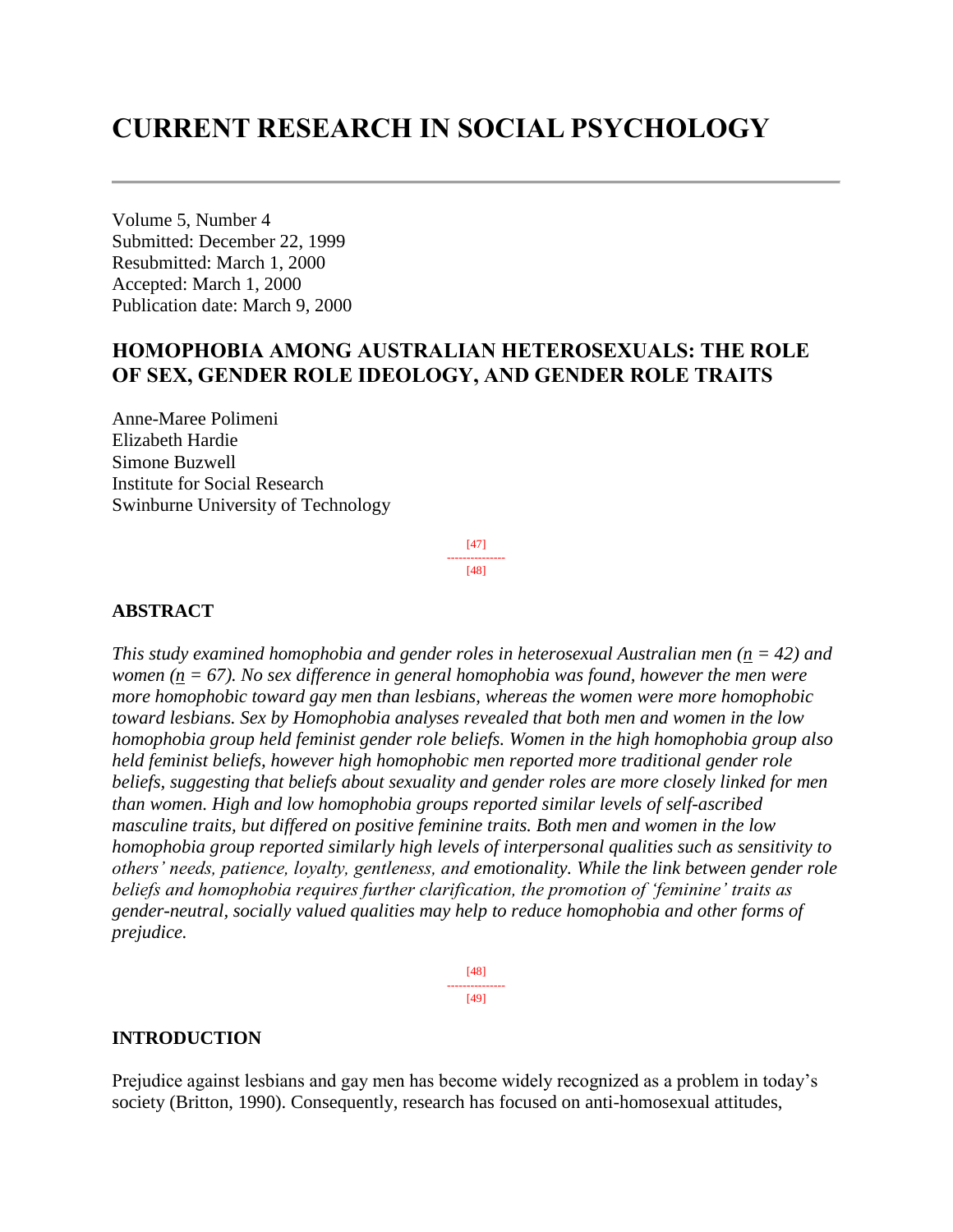popularly termed homophobia (Morin & Garfinkle, 1978; Weinberg, 1972). Smith (1971) and Weinberg (1972) originally defined homophobia as the fear of being near homosexuals. In recent years, the term has been applied more generally to a variety of negative reactions to homosexuals. Homophobia is said to be a reaction to the threat which homosexuality poses to heterosexual privilege in a male dominated society (Britton, 1990; Dunkle & Francis, 1990). Hence, homophobia may be seen as a device to keep individuals within traditionally defined roles (Dunkle & Francis, 1990; Morin & Garfinkle, 1978).

According to Herek (1988), to be a heterosexual masculine male is to be homophobic because homophobia is inherent in the traditional male identity. The traditional male identity is defined as heterosexual, masculine, capable, independent, invulnerable, emotionally controlled and competitive (Herek, 1988). In contrast, heterosexuality and homophobia are considered to be less consequential elements of the female identity (Herek, 1988). As heterosexuality is more strongly linked to the male than the female role, it has been proposed that male homosexuality is more incongruent with socially approved gender roles than is lesbianism (Logan, 1996). It has also been argued that men appear to be subjected to greater pressures for gender role conformity than women (Logan, 1996). Thus male homosexuals who violate their prescribed gender role are more susceptible to rejection than are lesbians (Morin & Garfinkle, 1978).

Research has shown that individuals who do not support equality between the sexes, believing that men and women should maintain separate and traditional gender roles, tend to be more negative toward homosexuality in comparison to individuals who possess an egalitarian attitude towards gender roles (Britton, 1990; Dunkle & Francis, 1990). These findings are not surprising since both homosexuality and feminism represents departures from, and challenges to, traditional gender roles (Dunkle & Francis, 1990).

> [49] --------------- [50]

As homophobia operates in favor of traditional masculine heterosexual men, such men are subsequently more likely to be homophobic than women (Reiter, 1991). However, women who wish to maintain the status quo may also tend to be homophobic (Pharr, 1988). Surveys of American men and women have shown both sexes to be homophobic, however men tend to be more homophobic than women (Britton, 1990; Logan, 1996; Reiter, 1991). American studies have also suggested that men and women respond differently according to the target homosexual specified. Heterosexual men are more rejecting of gay men than lesbians, while heterosexual women are more rejecting of lesbians than gay men (Millham, San Miguel & Kellogg, 1976; Millham & Weinberger, 1977). Presumably, homosexuals who are the same sex as oneself are more threatening than homosexuals of the opposite sex, since it is one's own gender's stereotype which is violated (Herek, 1988; Logan, 1996; Weinberger & Millham, 1979). Thus, there appear to be differences in the degree of homophobia reported by heterosexual men and women, depending on whether the target homosexual is male or female. There also appear to be links between traditional male and female gender roles (including beliefs and traits) and homophobia. As these findings are largely based on US data, and few published studies have examined homophobia in Australian samples, the present study aims to explore sex differences, gender roles and homophobia among heterosexual Australian men and women.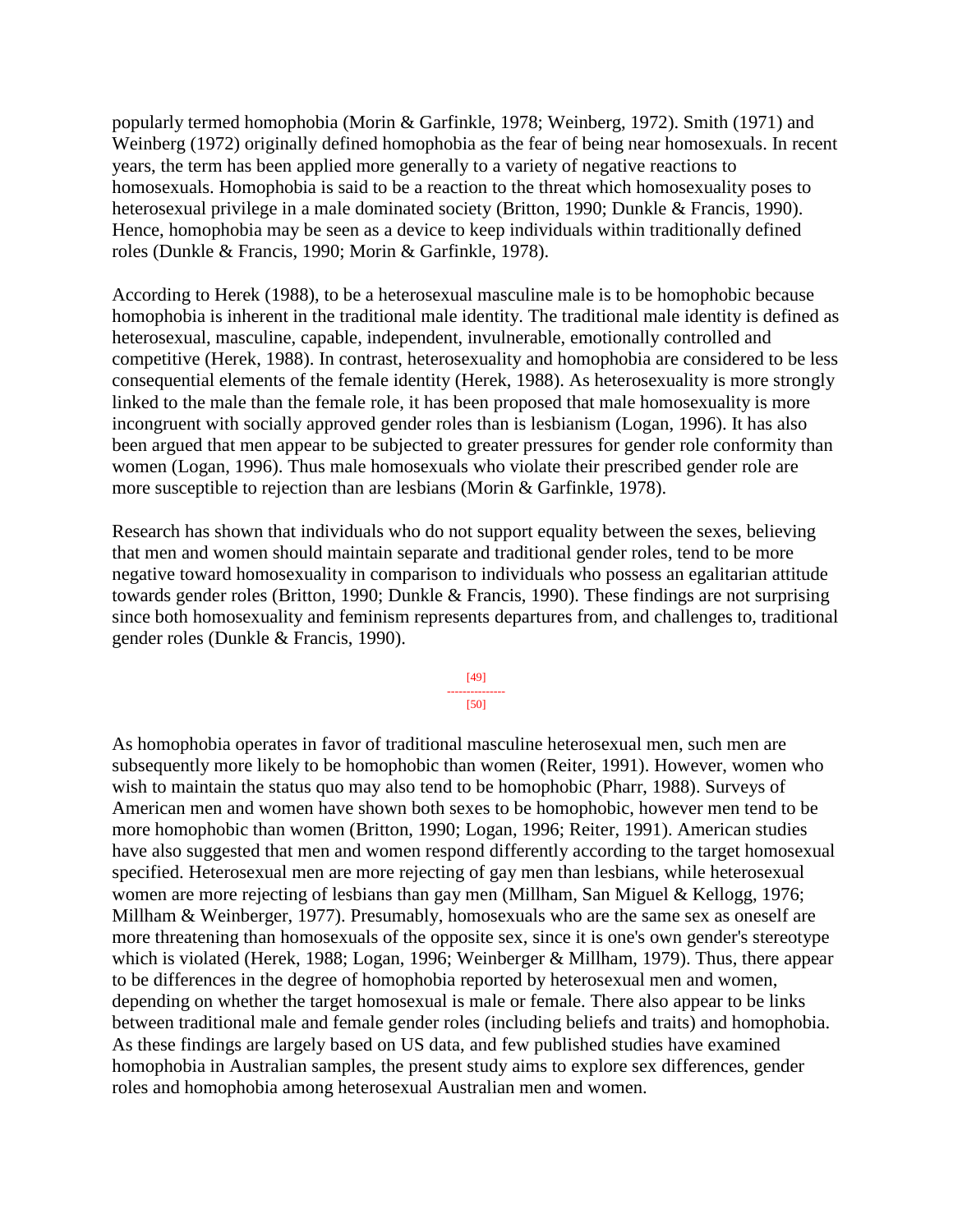We expanded the measurement of homophobia, defined as a personal negative emotional response to either proximal or distal contact or involvement with homosexual individuals (Hudson & Ricketts, 1980), to include three separate aspects: negative affective responses to gay men, negative affective responses to lesbians, and negative affective responses to homosexuals in general. Four specific predictions were made in relation to sex differences in homophobia. It was expected that there would be no differences in men's and women's general homophobia scores; however men would have higher homophobia scores for gay men than lesbians; women would have higher homophobia scores for lesbians than gay men; and men would be more rejecting of gay men than women were of lesbians.

> [50] --------------- [51]

In light of Whitley's (1987) suggestion, we examined multiple aspects of gender roles to explicate the links with homophobia. Thus, gender role beliefs were assessed in terms of ideological beliefs about gender-appropriate roles for men and women, while gender role traits were assessed in terms of self-ascribed personality characteristics, which are traditionally deemed feminine or masculine. In this framework, more 'traditional' individuals are those with traditional gender role beliefs and self-reported traditional gender role traits.

Using a 2 (degree of homophobia)  $\times$  2 (sex of participant) design, associations with gender role ideology and gender role traits were examined. It was expected that women would report more feminist (non-traditional) gender role beliefs than men. Women were also expected to report more traditional feminine traits than men. Conversely, men were expected to report higher masculine trait scores than women. In relation to Homophobia, the high homophobia group was expected to hold more traditional gender role beliefs, while the low homophobic group was expected to hold more feminist beliefs. It was also expected that high homophobic men would report higher masculine trait scores and more traditional gender role beliefs than low homophobic men. Likewise, high homophobic women were expected to report higher feminine trait scores and less feminist gender role beliefs than low homophobic women.

# **METHOD**

#### **Participants**

There were 110 heterosexual participants in the present study, 42 males and 67 females. The average age of participants was  $21.74$  (SD = 5.51) years, ranging from 16 to 38 years. The majority of the sample (85%) consisted of undergraduate psychology students, of these 72 % were full-time and 13 % were part-time students. Equal proportions of the psychology students were from business, social science and applied science courses, and the majority of the students were from middle class backgrounds. The remaining participants were their acquaintances who worked in a variety of occupations. The majority of participants were Australians of Anglo-Saxon background (74%), 6% were Australians of Asian background, and 18% were Australians of European background.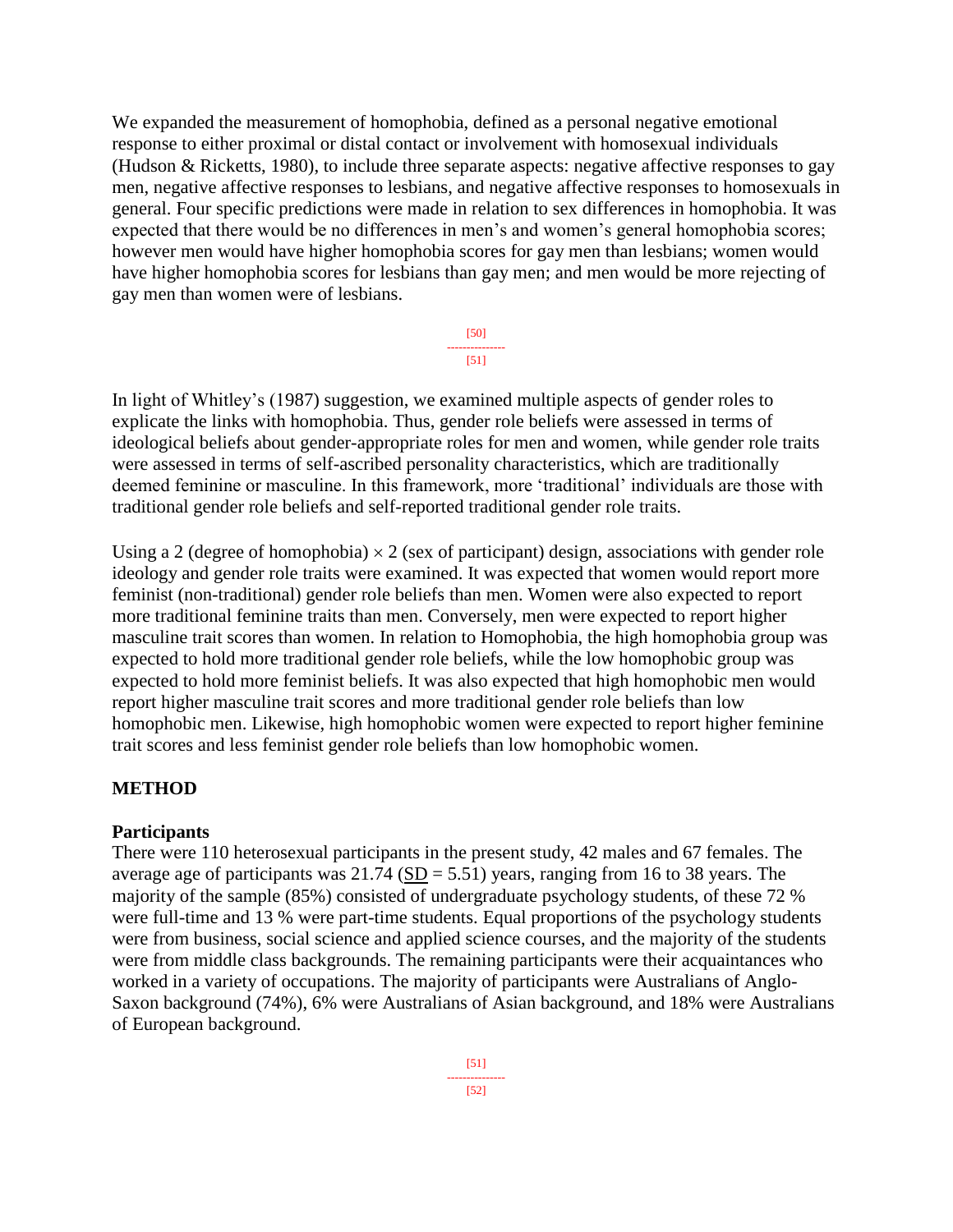#### **Materials**

Demographic items were included to ascertain sex, age, ethnic background, occupation, student status and sexual orientation. For the latter, participants were asked to select the category which best described their sexuality: 'Predominantly heterosexual', 'Heterosexual', 'Bisexual', 'Homosexual' or 'I don't know'. Only those choosing heterosexual or predominantly heterosexual were included in the analyses.

Gender role beliefs were measured with the Sex-Role Ideology Scale (SRIS, Kalin & Tilby, 1978). This scale consisted of 30 statements regarding appropriate behavior for men and women. Half of the items were phrased in the feminist direction and half were phrased in the traditional direction. Items were rated on a 7-point scale, where  $1 =$  strongly agree and  $7 =$  strongly disagree. Total scores were obtained by reversing the ratings for traditional items and then summing all item scores. High scores indicate a more feminist ideology and low scores indicate a more traditional gender role ideology. For the purpose of the present study, two items referring to abortion and homosexuality were omitted. The 28-item SRI demonstrated high internal consistency for this sample (Cronbach's alpha  $= .80$ ).

The Index of Homophobia (IHP, Hudson & Ricketts, 1980) was expanded to include specific items pertaining to gay men and lesbians in addition to general homophobia items. Items were rated on a 5-point scale, where  $1 =$  strongly agree and  $5 =$  strongly disagree. Scores were calculated by reverse-scoring negatively worded items, then summing the relevant individual items for each subscale. Higher scores indicated higher levels of homophobia. Participants obtained three separate homophobia subscale scores: homosexuals in general (13 items, with a possible score range of 13 to 65), gay men (12 items, with a possible score range of 12 to 60), and lesbians (12 items, with a possible score range of 12 to 60). The subscales demonstrated high internal reliability, with coefficient alpha being .93 for general homophobia, .84 for homophobia toward gay men, and .81 for homophobia toward lesbians. Total Homophobia scores (as opposed to general homophobia) were computed by summing the three subscales (37 items with a possible score range of 37 to 185).



The Australian Sex-Role Scale (ASRS, Personal Descriptive Questionnaire Form A, Antill, Cunningham, Russell & Thompson, 1981) consists of 10 positively valued masculine  $(M<sub>+</sub>)$ , 10 negatively valued masculine (M-), 10 positively valued feminine (F+), 10 negatively valued feminine (F-) trait adjectives. Participants indicated the extent to which each quality was a description of themselves on a 7-point scale, where  $1 =$  never or almost never true and  $7 =$ always or almost always true. The range of possible scores for each of the M+, M-, F+ and Fsubscales ranged from 10 to 70. The present study found high internal consistency for these trait subscales (Cronbach's alpha for the  $M_{+} = .78$ ,  $M_{-} = .79$ ,  $F_{+} = .75$ , and  $F_{-} = .80$ ).

#### **Procedure**

Students in psychology lectures were given two copies of the questionnaire, asked to complete one themselves and to pass the other on to a friend. Complete anonymity was assured. Participants either returned the completed questionnaires to a box on campus or posted them back in the reply paid envelope provided. There was a 49% return rate.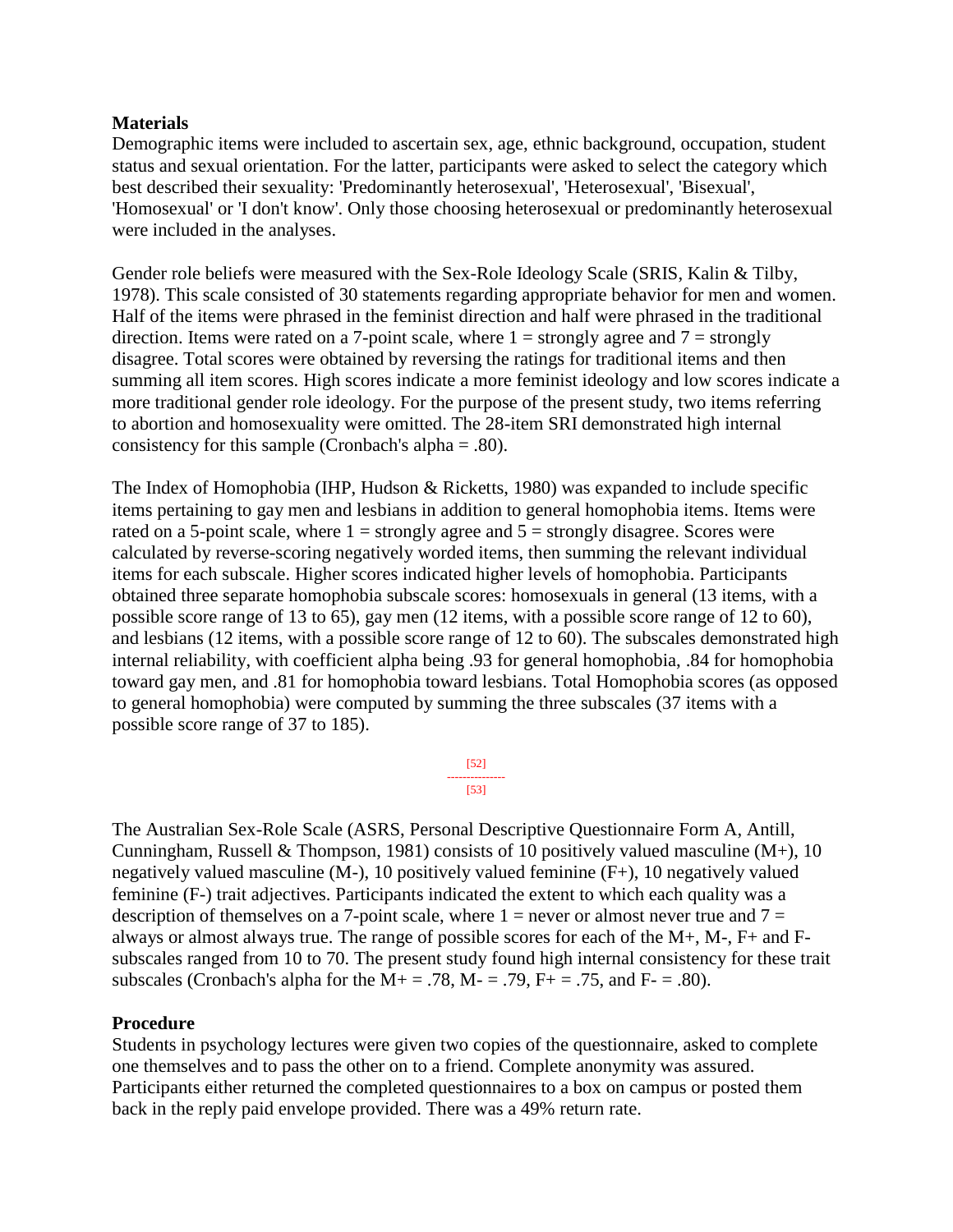## **RESULTS**

#### **Sex Differences in Homophobia**

To examine sex differences in homophobia t-tests were conducted to compare mean scores of men's and women's negative emotional responses toward gay men and lesbians. Table 1 presents men's and women's mean homophobia scores in relation to gay men, lesbians, and homosexuals in general. A one-tailed directional t-test for independent groups showed that there was no significant difference between men's and women's homophobia scores for homosexuals in general,  $t(107) = 1.24$ ,  $p > .05$ .

One-tailed directional t-tests for paired groups showed that male participants were significantly more homophobic towards gay men than lesbians,  $t(41) = -2.98$ ,  $p < .05$ . Female participants reported significantly higher homophobia scores toward lesbians than gay men, t (66) = 2.92, p < .05. To test whether men were more anti-gay than women were anti-lesbian, a one-tailed t-test for independent groups was calculated between men's mean homophobia score toward gay men  $(M = 32.50, SD = 10.01)$  and women's mean homophobia score towards lesbians  $(M = 29.75,$ SD = 8.32). There was no significant difference, t (107) = 1.04, p > .05.

#### **Homophobia and Gender Role Ideology / Beliefs**

In order to examine whether men and women who were relatively low and high in homophobia differed on gender role beliefs, two Sex by Homophobia analyses of variance (ANOVAs) were performed on the Sex-Role Ideology Scale. As there was no systematic association between sex and homophobia ( $\chi^2(1) = 1.00$ ,  $p > .05$ ), these were treated as orthogonal factors.

|                                                           | <b>Males</b><br>$(N=42)$ |           | <b>Females</b><br>$(N=67)$ |           |
|-----------------------------------------------------------|--------------------------|-----------|----------------------------|-----------|
| Homophobia Scores                                         | M                        | <b>SD</b> | M                          | <b>SD</b> |
| <b>Towards</b><br><b>Homosexuals in</b><br><b>General</b> | 41.57                    | 9.98      | 39.63                      | 9.22      |
| <b>Towards Gays</b>                                       | 32.50                    | 10.01     | 28.96                      | 7.83      |
| <b>Towards Lesbians</b>                                   | 30.26                    | 8.50      | 29.75                      | 8.32      |

Note: Homophobia scores toward homosexuals in general are measured on a scale from 13 to 65. Homophobia scores toward gays and lesbians are measured on a scale from 12 to 60. Please note these two scores are not comparable.

Homophobia groups were formed by performing a tertile split on the distribution of total homophobia scores. Those in the bottom third of the sample distribution formed the low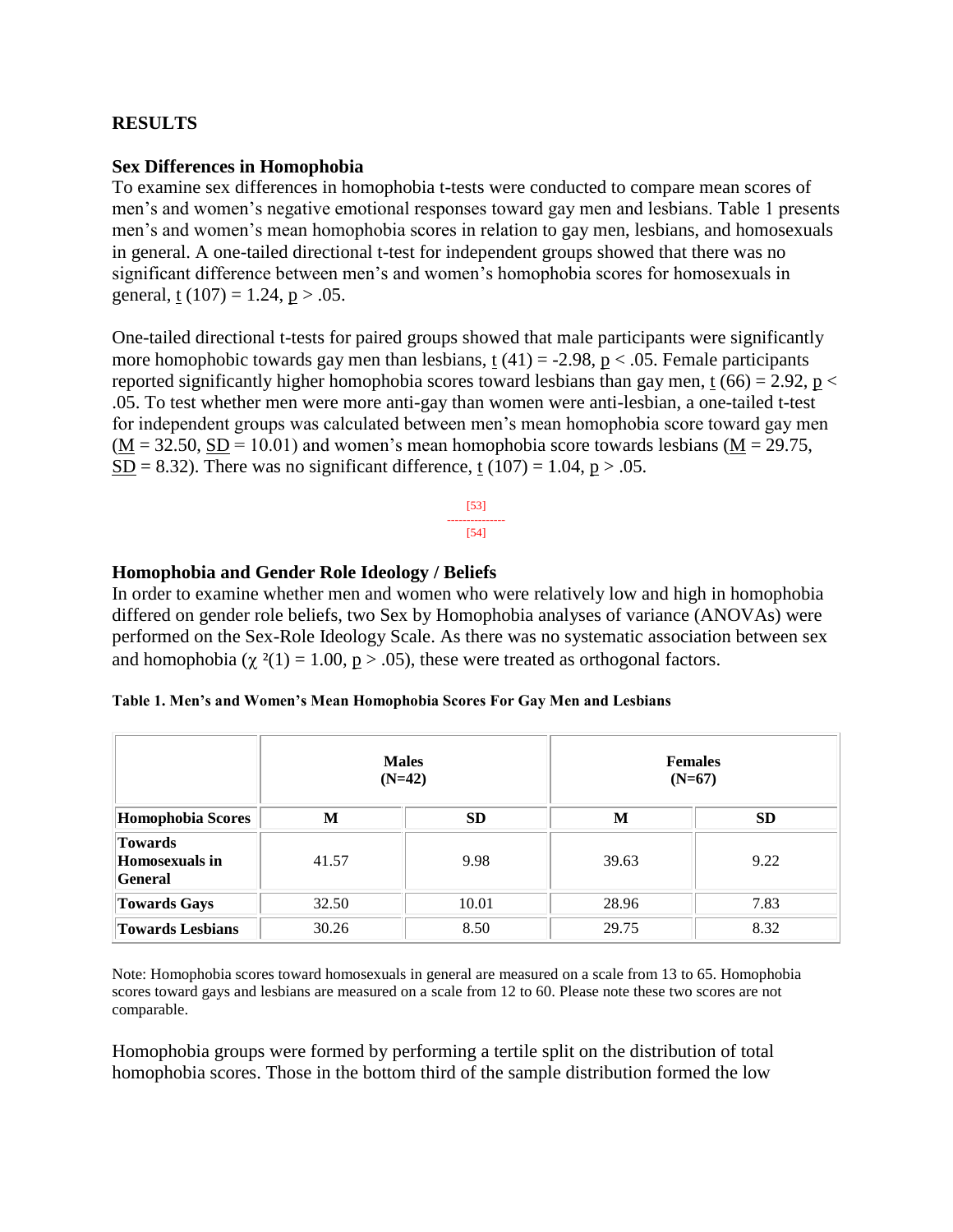homophobia group ( $n = 37$ ) and those in the top third formed the high homophobia group ( $n =$ 37), with the middle group omitted from these analyses.

$$
\begin{array}{c}\n [54] \\
\overline{[55]} \\
\end{array}
$$

For gender role ideology scores, ANOVA revealed a significant main effect for Sex,  $F(1,66) =$ 4.58, p < .05. As predicted, women ( $M = 146.19$ ,  $SD = 15.92$ , n = 46) reported higher gender role ideology scores, indicating a more feminist ideology than men ( $M = 135.38$ ,  $SD = 21.46$ , n = 28), who held a more traditional gender role ideology. As expected, there was a significant main effect for Homophobia, F (1,66) = 35.44, p < .05. Low homophobics (M = 154.09, SD = 13.39, n = 37) reported higher gender role ideology scores indicating a more feminist ideology than high homophobics ( $M = 132.34$ ,  $SD = 18.96$ ,  $n = 37$ ), who held more traditional gender role ideology. There was also significant interaction between Sex and Homophobia,  $F(1,66) = 5.60$ , p < .05. Men (M = 154.70, SD = 19.48, n = 12) and women (M = 153.82, SD = 10.08, n = 25) in the low homophobia group reported similarly high gender role ideology, indicating shared feminist beliefs; however men in the high homophobic group ( $M = 122.13$ ,  $SD = 18.18$ ,  $n = 16$ ) reported significantly lower gender role ideology scores than women in the high homophobic group ( $M =$ 139.77,  $SD = 16.13$ ,  $n = 21$ ). In other words, homophobic men held more traditional gender role beliefs than homophobic women, whose beliefs were more feminist (see Figure 1).

#### **Homophobia and Gender Role Traits**

In order to examine whether men and women in the low and high homophobia groups differed on gender role traits, separate ANOVAs were performed on participants' scores on the four scales of the Australian Sex-Role Scale (that is, positive and negative masculine traits scales and positive and negative feminine traits scales). Contrary to the hypotheses, ANOVAs revealed that there were no significant interactions between Sex and Homophobia for positive masculine traits,  $F(1,71) = .38$ ,  $p > .05$ , negative masculine traits,  $F(1,70) = .77$ ,  $p > .05$ , positive feminine traits,  $F(1,72) = 1.39$ ,  $p > .05$ , or negative feminine traits,  $F(1,71) = .63$ ,  $p > .05$ .



**Figure 1. Interaction effect of Sex and Homophobia on gender role ideology scores**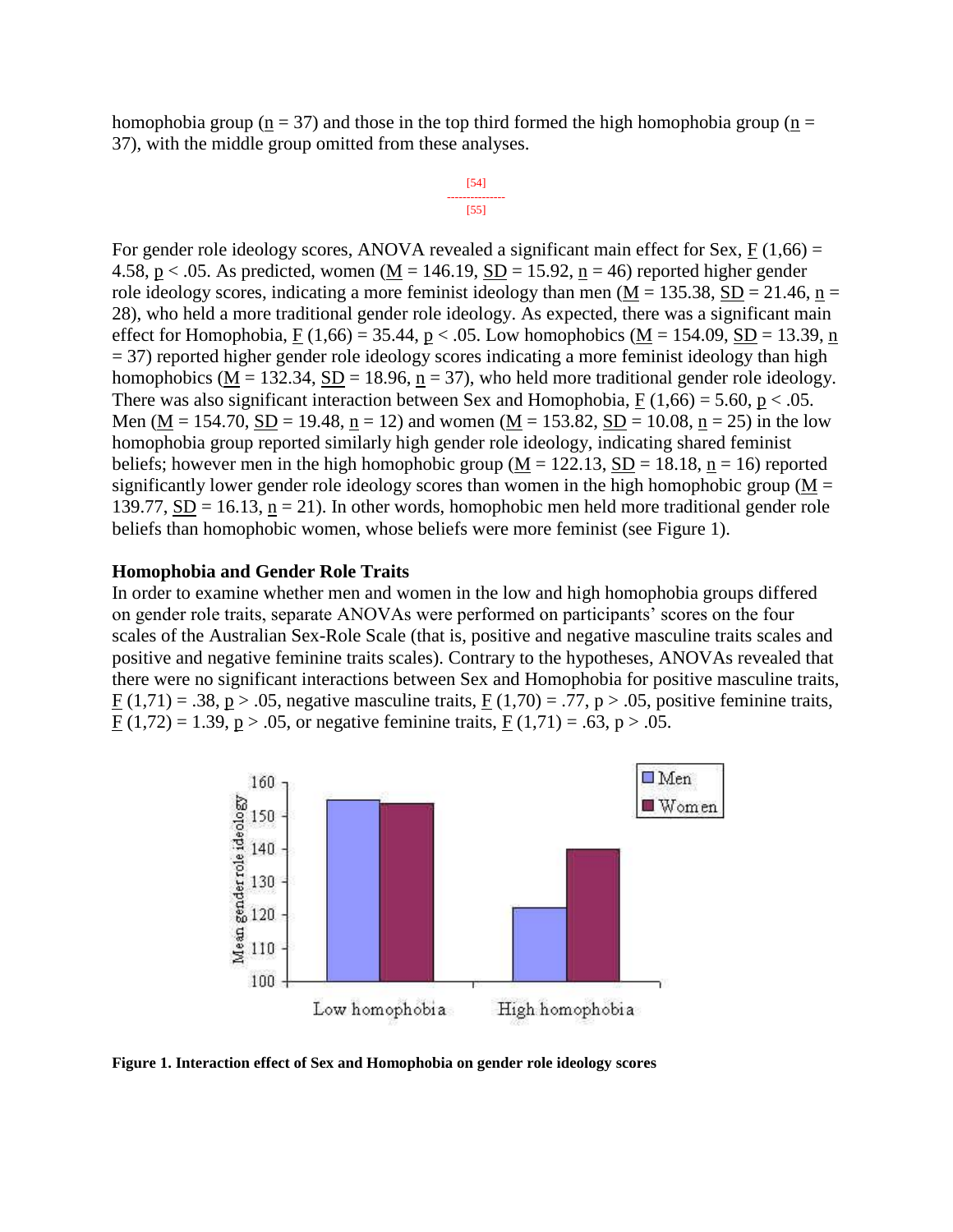[56]

As expected, the main effect of Sex for positive masculine traits was significant,  $F(1,71) =$ 10.75, p  $\lt$  .05. Men (M = 49.02, SD = 8.85) reported higher positive masculine trait score than women ( $M = 43.70$ ,  $SD = 7.33$ ). Contrary to our prediction, however, there was no significant sex difference for negative masculine traits scores,  $F(1,70) = 3.60$ ,  $p > .05$ . Both men and women reported similarly low scores for the self-ascribed M- traits which included such characteristics as aggressive, rude, bossy, noisy, boastful, and sarcastic.

In addition, the main effect of Sex was significant for positive feminine traits,  $F(1,72) = 4.43$ , p  $< .05$ . Women (M = 55.04, SD = 6.12) reported higher positive feminine trait scores than men  $(\underline{M} = 50.19, \underline{SD} = 6.28)$ . Likewise, as hypothesized, the main effect of Sex was significant for negative feminine traits,  $\underline{F}(1,71) = 8.63$ ,  $\underline{p} < .05$ . Women ( $\underline{M} = 39.49$ ,  $\underline{SD} = 9.23$ ) reported higher negative feminine trait scores than men  $(M = 33.32, SD = 7.42)$ .

There were no significant main effects of Homophobia on positive masculine traits,  $F(1,71) =$ 2.33,  $p > .05$ ; on negative masculine traits,  $F(1,70) = .16$ ,  $p > .05$ ; or on negative feminine traits,  $F(1,71) = .22$ ,  $p > .05$ . Contrary to predictions, however, the main effect of Homophobia for positive feminine traits was significant,  $F(1,72) = 4.43$ ,  $p < .05$ , with low homophobics (M = 55.49, SD = 5.71) reporting higher positive feminine trait scores than high homophobics ( $M =$  $52.21$ ,  $SD = 7.54$ ). Note, there was no interaction with sex. Both men and women in the low homophobia group reported high levels of F+ traits, which included loyal, gentle, patient, sensitive to others' needs, responsible, and emotional.

#### **Gender Role Ideologies and Gender Role Traits**

Correlations were calculated separately for males and females, between gender role ideology scores and positive and negative gender-role trait scores. Ideology was unrelated to traits for females, none of the correlations being significant. For males, there was a significant association between ideology and positive feminine gender role traits, with more feminist men expressing more positively toned psychologically feminine traits ( $r = .36$ ,  $p < .05$ ).

> [56] --------------- [57]

#### **DISCUSSION**

This study of heterosexual Australian men and women explored homophobia attitudes through an in-depth analysis of their association with biological sex, traditional gender-role beliefs, and expressed gender–role traits. The effect of type of homophobia (general, anti-gay or anti-lesbian) was also evaluated. Indeed, while a simple analysis of sex differences in general homophobia showed no significant trends, women were more anti-lesbian than anti-gay, and men vice versa. This is consistent with American research indicating that men and women respond differently according to the target homosexual specified (Millham et al., 1976; Millham & Weinberger, 1977; Weinberger & Millham, 1979). Participants' feelings about contact with homosexuals of their own sex may be, at least in part, a function of their fear of homosexual advances and ignorance about homosexuals and their lifestyle (Whitley, 1988). Thus, it may be beneficial for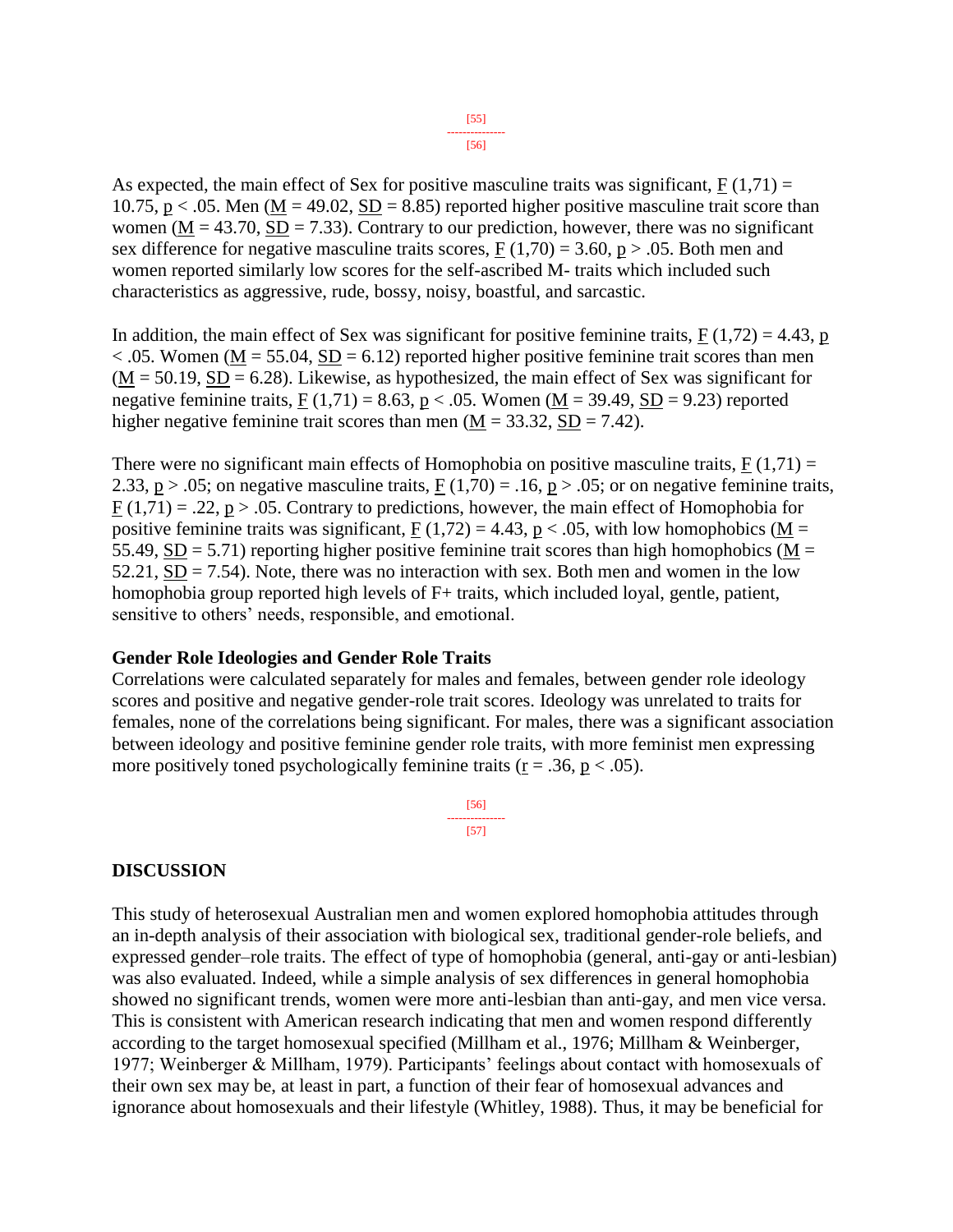straight men and women to be educated about gay men and lesbians, to decrease same-sex negativity. On a methodological note, the finding that men and women respond differently to gay men and lesbians justifies the separate measurement of responses to gay men and lesbians. Our expansion of Hudson and Ricketts' (1980) scale to include subscales assessing homophobia towards gay men and towards lesbians, as well as general homophobia, may prove useful in future research.

The hypothesis that straight men's homophobic responses to gay men would be more extreme than straight women's responses to lesbians was not supported, which is somewhat at odds with previous literature suggesting that men are more homophobic than women (Britton, 1990; Logan, 1996; Reiter, 1991). This previous research however largely did not differentiate between antigay and anti-lesbian sentiments, as in the current study. In fact, this finding of similar degrees of same-sex homophobia for male and female heterosexuals sets the scene for a more in-depth analysis of homophobia by gender-role associated traits and beliefs, rather than just by biological sex. When this type of analysis was undertaken, a more complex set of relationships was uncovered, as described below.

> [57] --------------- [58]

With respect to gender-role beliefs, the sex by homophobia analysis showed that high homophobic men reported more traditional (less feminist) gender-stereotyped beliefs than low homophobic individuals in general and than high homophobic women. This finding suggests that the previously identified link between traditional gender roles and homophobia (Britton, 1990; Dunkle & Francis, 1990; Herek, 1988) may not apply to women. As both high and low homophobic women in the sample were supportive of equality between the sexes, homophobia in women may indicate feeling uncomfortable around homosexuals, rather than the need to maintain traditional gender roles. Importantly, as much past research has ignored homophobia in women, these findings suggest that it is vital to include both men and women in future studies, as the sexes appear to differ in the association between homophobia and gender role beliefs. Unlike the situation for women, low homophobic men reported a feminist gender role ideology, and high homophobic men reported a traditionalist gender role ideology. This finding suggests that homophobia and traditional gender role beliefs are more interconnected for men, so that homophobia may be related to the desire to maintain society's traditional gender role structure. It is interesting that these analyses partly support findings from examined data in the United States. Western male attitudes toward sexuality and gender roles may be constructed in a similar manner. Future research could examine if men and women from non-Anglo-Saxon and non-European based cultures display similar attitudes towards sexuality and gender roles compared to Western society. New Asian immigrants to Australia may have differently constructed attitudes.

With respect to sex-role traits, low homophobic men and women ascribed to themselves more positive feminine traits than high homophobics. These traits included love for children, patience, sensitivity to the needs of others, devotion to others, loyalty, and gentleness. All are traits which appear to reflect caring and interpersonal sensitivity, characteristics which need not be gender specific, but which in a more open, androgynous society can be promoted as desirable for men and women alike. Indeed, the promotion of such qualities in both men and women may work to moderate many types of discrimination, including homophobia.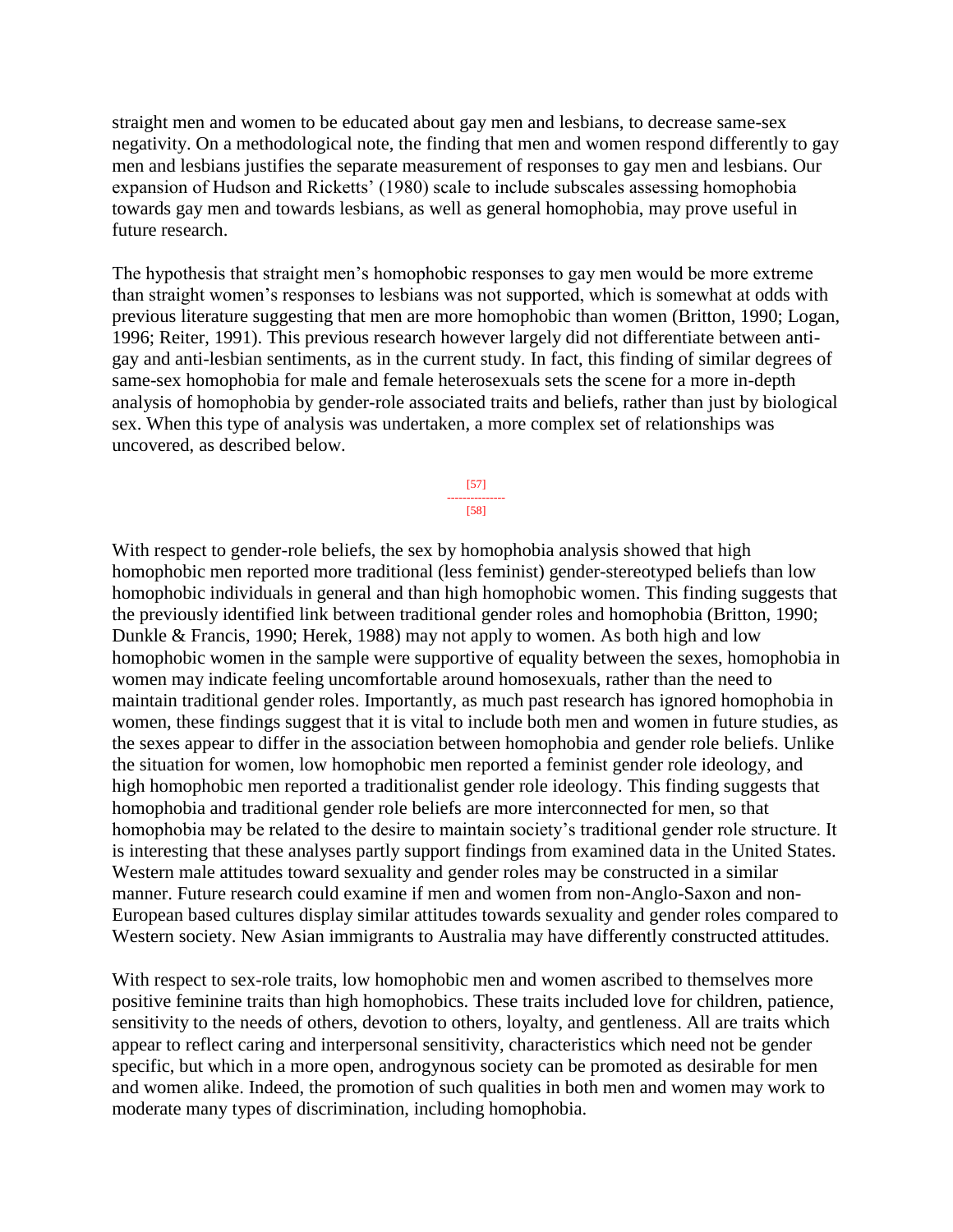Stereotypically masculine traits, on the other hand, were unrelated to homophobia for either sex. The idea that stereotypically masculine heterosexual males are more homophobic than other groups did not receive support. In this study, the use of measures which allowed for the independent assessment of psychological masculinity and femininity, enables us to conclude that it is the lack of positive feminine traits, not the manifestation of masculine traits, which is associated with homophobia.

In summary, the study indicated that low homophobia links with more egalitarian beliefs about gender-roles (as reflected in a more feminist, less traditional orientation), and higher levels of positively-toned traits which have been described as stereotypically feminine (for example, patience, sensitivity and loyalty). High and low homophobic individuals in this study were characterized by their beliefs and traits, not by their biological sex. These findings provide little support for the suggestion that homophobia is an integral aspect of being a heterosexual male, or indeed for a relationship between homophobia and stereotypic masculinity. These stereotypes may have in part arisen because homophobia measurements have not always included antilesbian sentiments, and in part because women are generally both more feminist and more 'feminine' than men, making them potentially less predisposed to homophobia. In this study however this predisposition was not reflected in significantly lower homophobia scores for women, possibly because in women, the influences of feminism and 'femininity' appear to work independently to influence attitudes to others. For men, the significant correlation between positive feminine gender-role traits and feminism scores suggests these variables do not act completely independently. Men with more warm and caring traits are prepared to take a more liberal view about the role of women, and also, it appears, to the expression of a range of sexualities.

Results are limited by the sample size, especially with respect to sex comparisons in ANOVAs. However, those sex differences in the dependent variables were consistent with gender stereotypes and unlikely to reflect Type 2 errors. Heiman (1996) suggests that in maximizing the power of the t-test and not committing a Type 2 error, "an N of at least 30 is needed for minimal power" (Heiman, 1996, p. 334). Therefore, the sample sizes in the t-tests were above the size needed for minimal power. In addition, in all of the analyses presented, the assumption of homogeneity of variance was not violated therefore the power of ANOVA and t-tests increases (See Heiman, 1996).

> [59] --------------- [60]

It should be noted that the present study focussed on just one aspect of homonegativism: the affective component of homophobia. Future studies may build a clearer picture of homonegativism by examining heterosexuals' affective, behavioral, and cognitive responses to gay men and lesbians. Likewise, the current findings are applicable to a well-educated young segment of the Australian population. Psychology university students may have very different, and possibly more liberal attitudes than other university students undertaking engineering, business or science-related courses, and in comparison to a broader community sample. In a less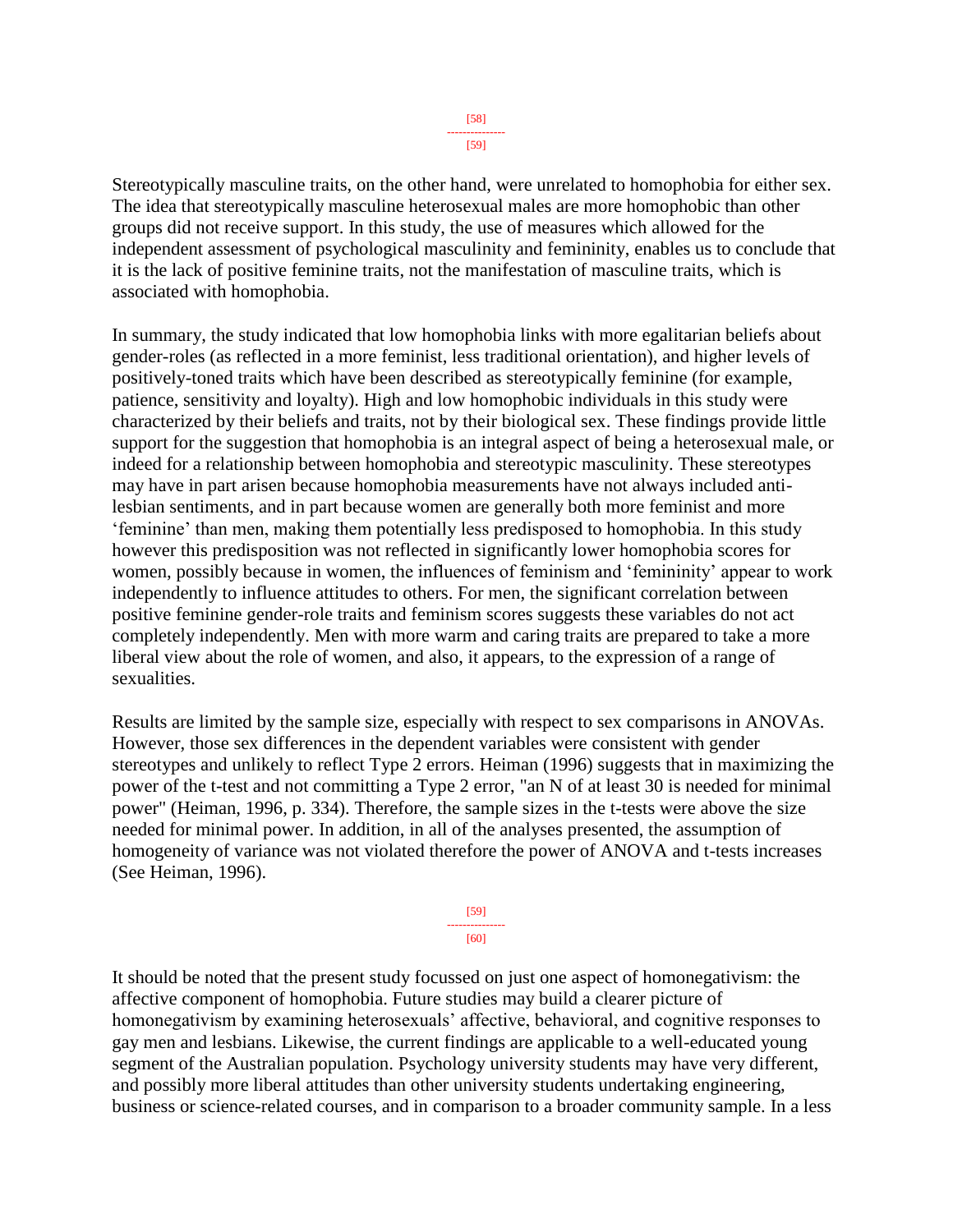liberal minded sample, results may be different than those in the present sample. Future research would benefit from a broader community sample which is more representative of Australian society.

# **REFERENCES**

Antill, J.K., Cunningham, J.D., Russell, G., & Thompson, N.L. (1981). "An Australian Sex Role Scale." *Australian Journal of Psychology*, 33:169-183.

Britton, D.M. (1990). "Homophobia and Homosociality: An analysis of boundary maintenance." *The Sociological Quarterly*, 31:423-439.

Dunkle, J.H., & Francis, P.L. (1990). "The role of facial masculinity/femininity in the attribution of homosexuality." *Sex Roles*, 23:157-167.

Heiman, G.W. (1996). *Basic Statistics for the Behavioural Sciences* (2<sup>nd</sup> edition). USA: Houghton Mifflin Company.

Herek, G.M. (1988). "Heterosexuals' attitudes toward lesbians and gay men: Correlates and gender differences." *The Journal of Sex Research*, 25:451-477.

Hudson, W.W., & Ricketts, W.A. (1980). "A strategy for the measurement of homophobia." *Journal of Homosexuality*, 5:357-372.

Kalin, R., & Tilby, P.J. (1978). "Development and validation of a sex-role ideology scale." *Psychological Reports*, 42:731-738.

Logan, C.R. (1996). "Homophobia? No, homoprejudice." *Journal of Homosexuality*, 31:31-53.

[60] --------------- [61]

Millham, J., San Miguel, C.L., & Kellogg, R. (1976). "A factor-analytic conceptualization of attitudes toward male and female homosexuals." *Journal of Homosexuality*, 2:3-10.

Millham, J., & Weinberger, L.E. (1977). "Sexual preference, sex role appropriateness, and restriction of social access." *Journal of Homosexuality*, 2:343-356.

Morin, S.F., & Garfinkle, E.M. (1978). "Male homophobia." *Journal of Social Issues*, 34:29-47.

Pharr, S. (1988). *Homophobia: A weapon of sexism.* Little Rock, USA: Chardon Press.

Reiter, L. (1991). "Developmental origins of antihomosexual prejudice in heterosexual men and women." *Clinical Social Work Journal*, 19:163-175.